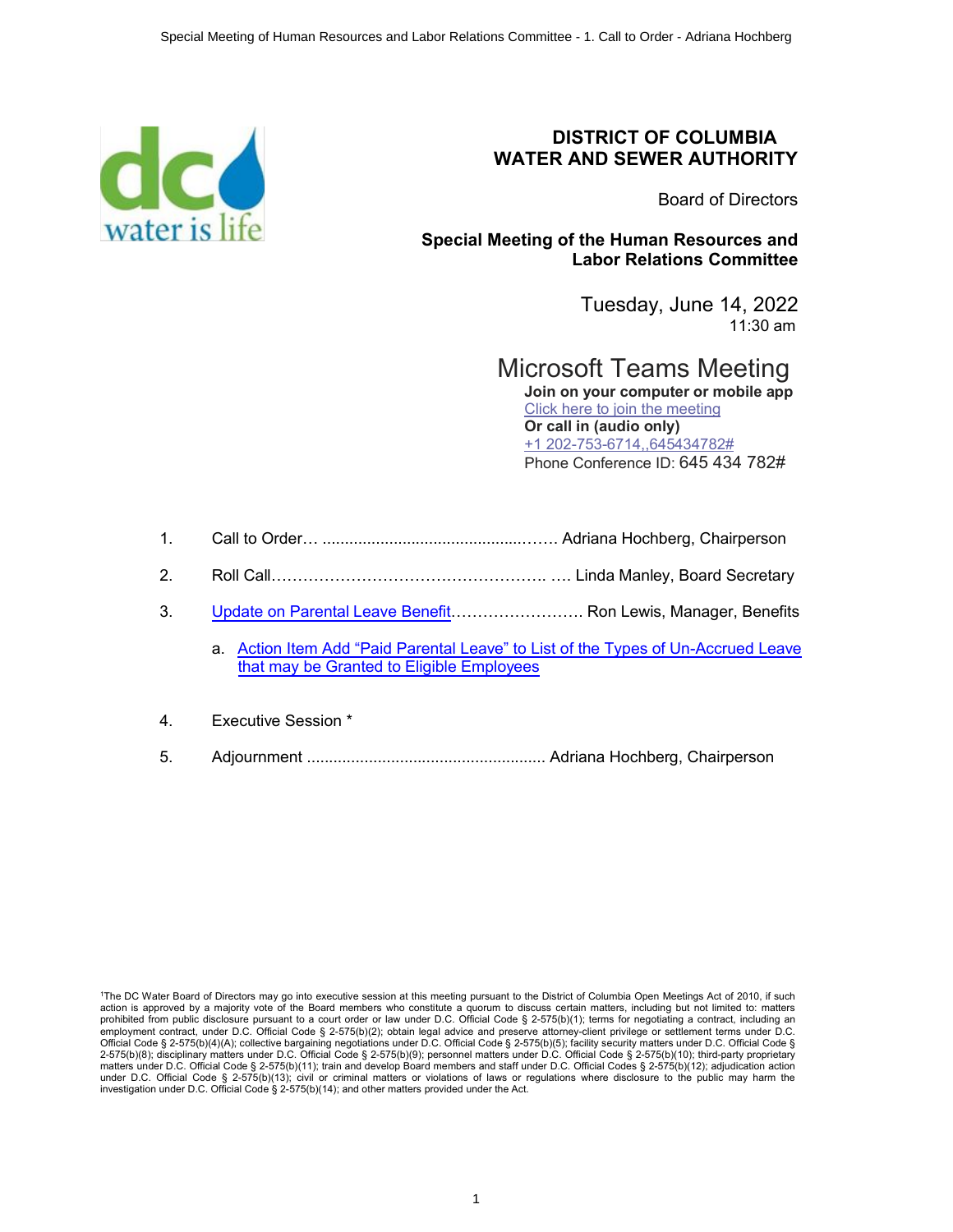<span id="page-1-0"></span>

### Paid Parental Leave Benefit

#### Presented to the Human Resources and Labor Relations Committee June 14, 2022



1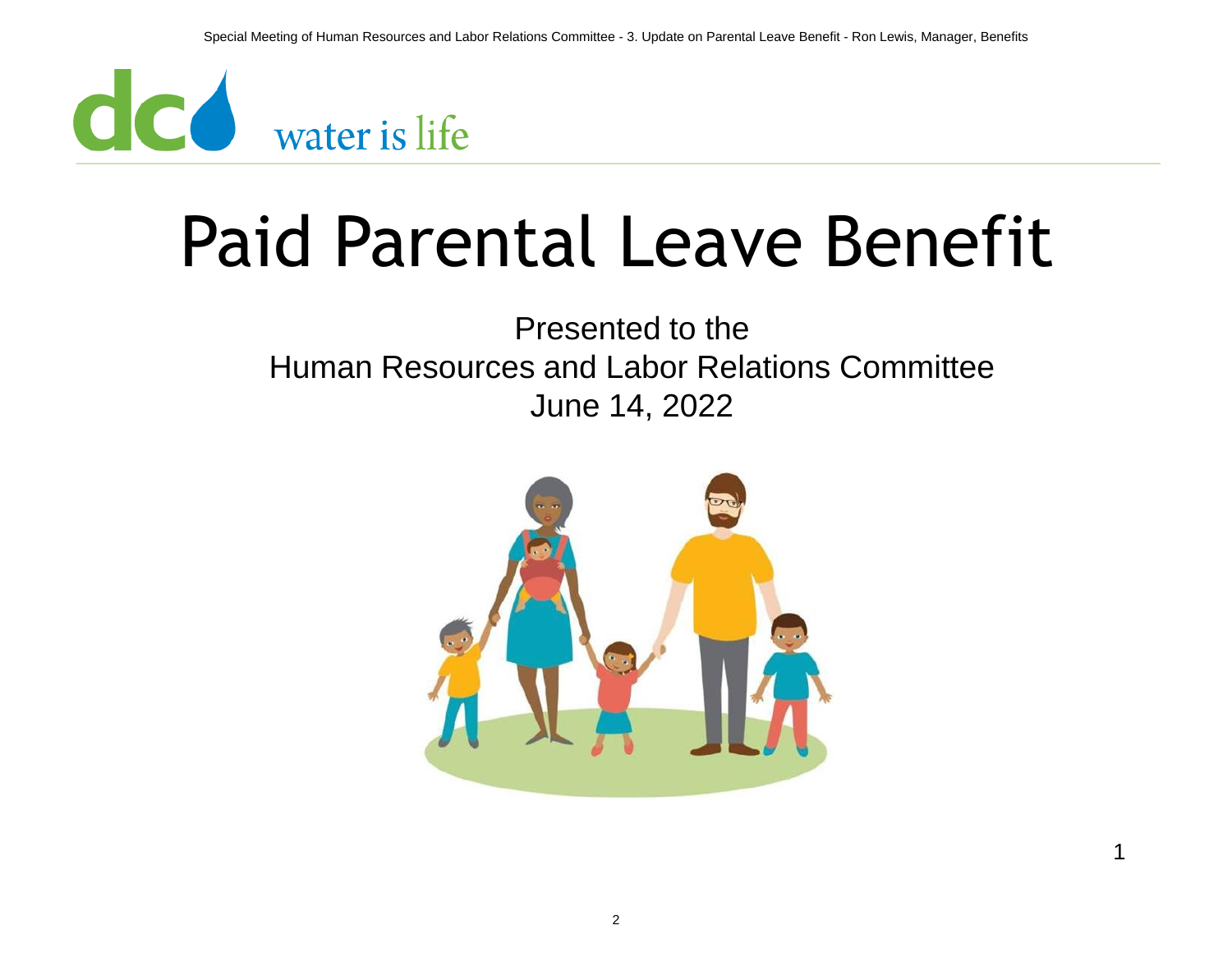# **CC** water is life

## **DC Government Paid Family Leave Benefit**

- ➢ Beginning July 1st 2020, DC Government implemented 8 weeks of paid Parental Leave benefits for private employers supported by an additional tax.
- $\triangleright$  The maximum weekly benefit is \$1,000.
- ➢ DC Water is excluded from the District of Columbia Universal Paid Leave Amendment Act of 2016 as reported in the legal opinion provided by Ford Harrison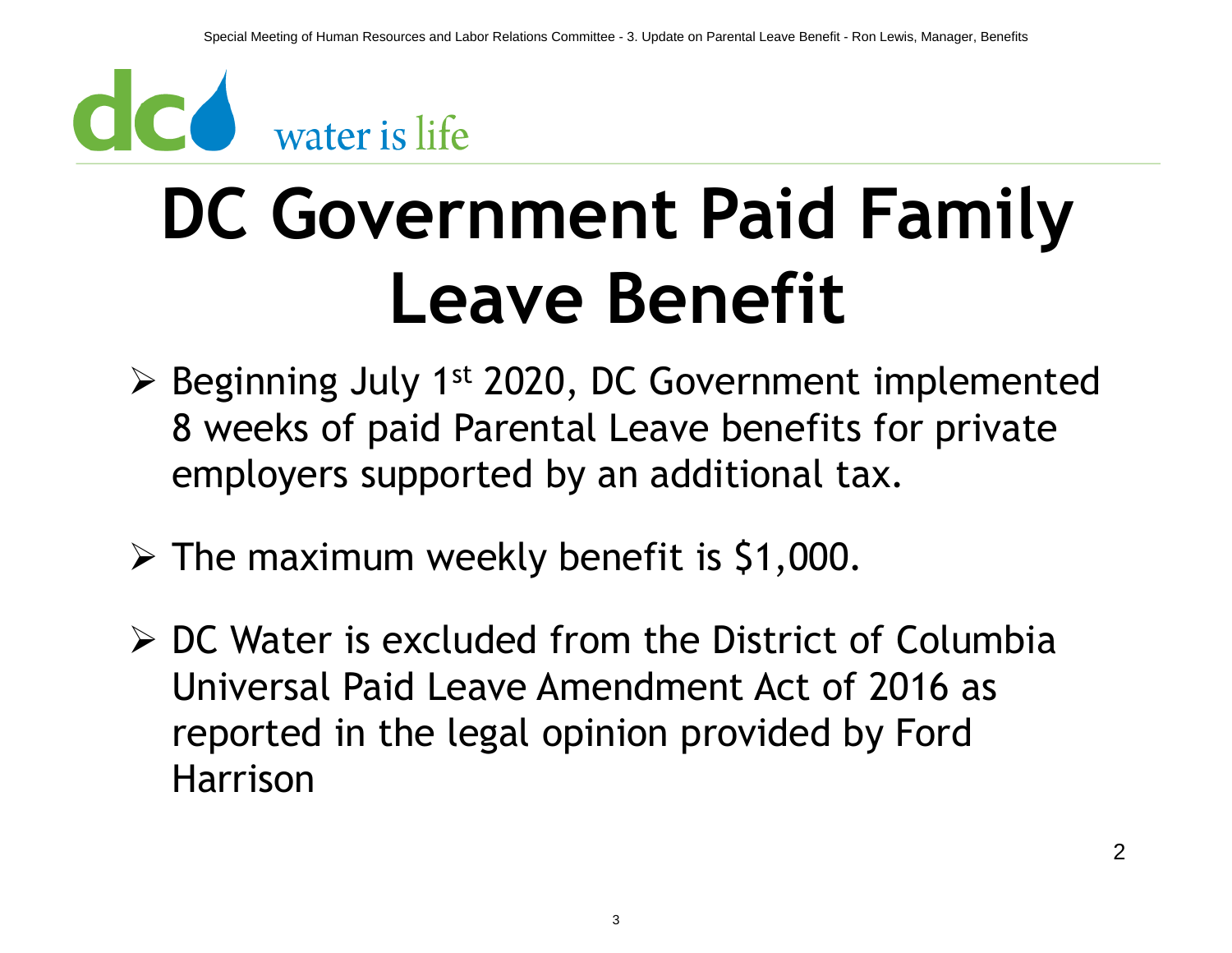

## What is DC Water's Paid Parental Leave Benefit Program?

- ➢ Allows employees to bond with a new child
- $\triangleright$  It may be taken up to 8 weeks
- $\triangleright$  It may be taken continuously or intermittently
- ➢ Paid for by DC Water

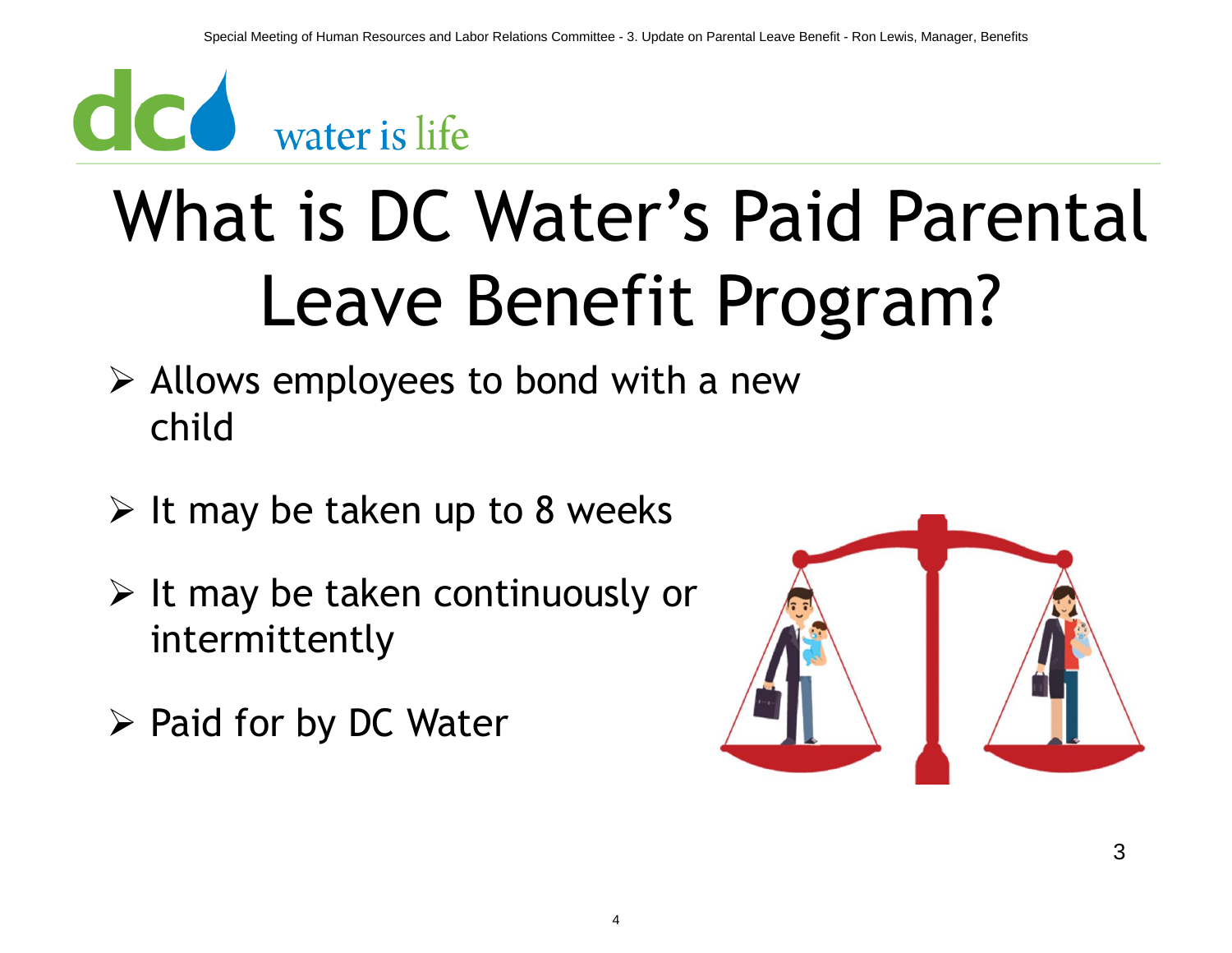

## Why this is important?

- ➢ Aligns with our People, Place, and Pay cultural element
- ➢ Keeps DC Water Competitive
- ➢ Other Employers are offering
- $\triangleright$  Supports work life balance
- ➢ Contributes to keeping DC Water an employer of choice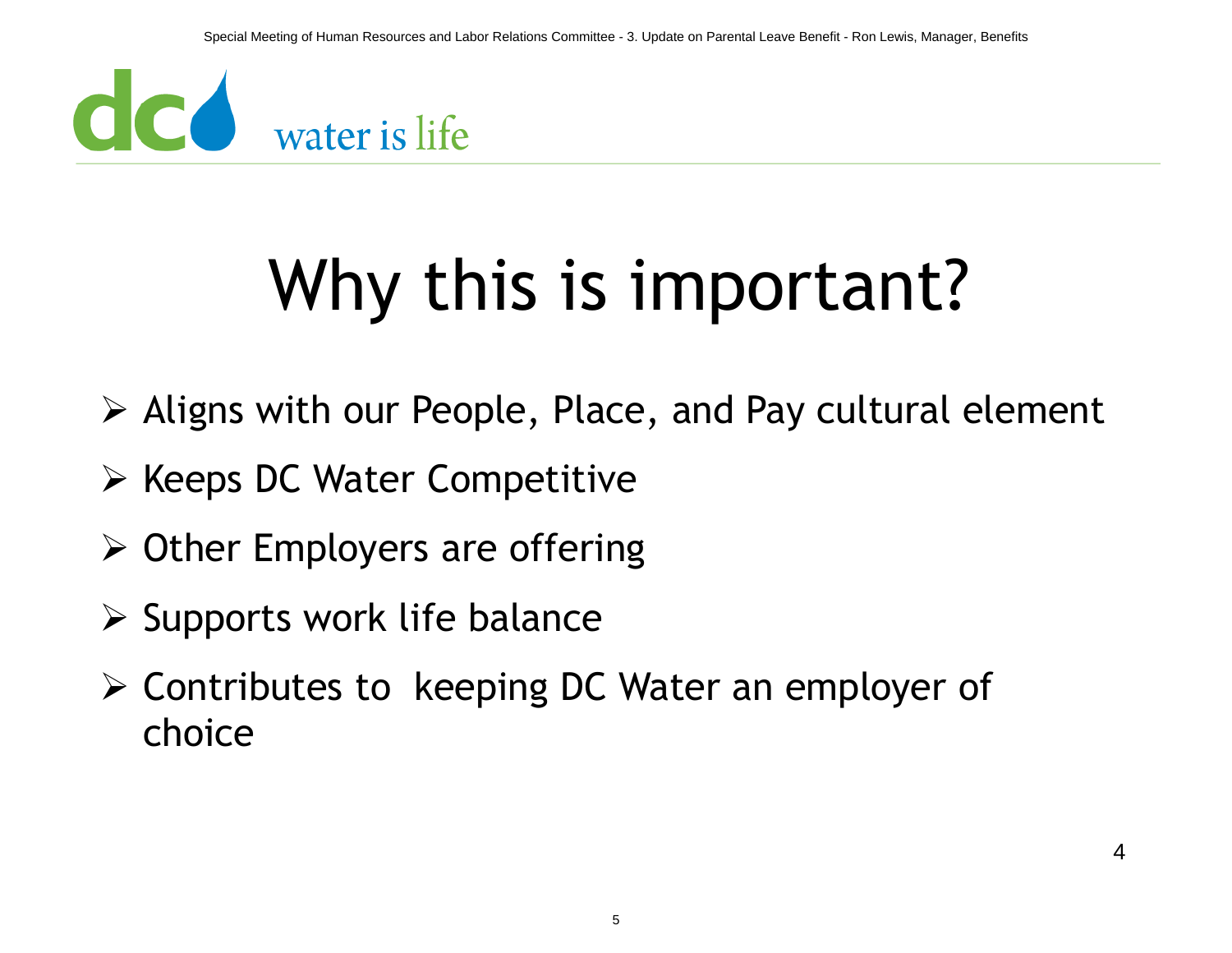

### **Benefit Comparison**

|                                                             | <b>New Benefit</b>         | <b>Current Benefits</b>             |             |
|-------------------------------------------------------------|----------------------------|-------------------------------------|-------------|
|                                                             | <b>Paid Parental Leave</b> | <b>Disability</b><br><b>Benefit</b> | <b>FMLA</b> |
| No Cost to Employees                                        | $\overline{\mathsf{v}}$    |                                     |             |
| 8 Weeks of Paid Coverage                                    | $\overline{\mathcal{A}}$   |                                     |             |
| Coverage available for Mothers                              |                            |                                     |             |
| Coverage available for Fathers                              |                            |                                     |             |
| <b>Excluded from Preexisting</b><br><b>Conditions</b>       |                            |                                     |             |
| Improves morale and makes DC<br>Water an employer of choice |                            |                                     |             |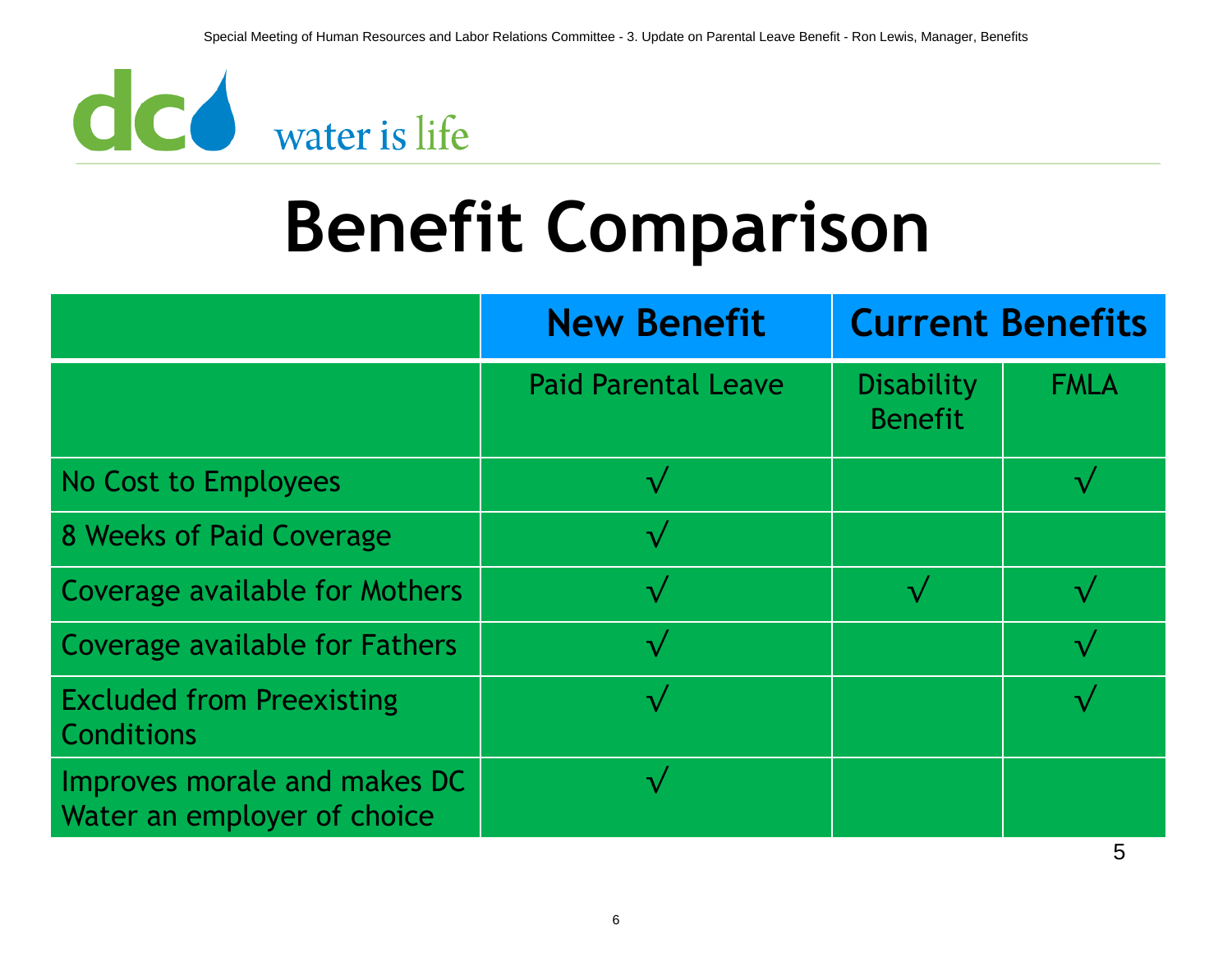

## Eligibility

- ➢ Must be a full-time DC Water employee
- ➢ Must be employed by DC Water for at least 12 months
- ➢ Must qualify for Family Medical Leave Act (FMLA) having worked at least 1,000 hours within the past 12 months
- $\triangleright$  Must experience one of the following events:
	- ➢Childbirth
	- $\triangleright$  Adoption
	- $\triangleright$  Permanent placement of a child 6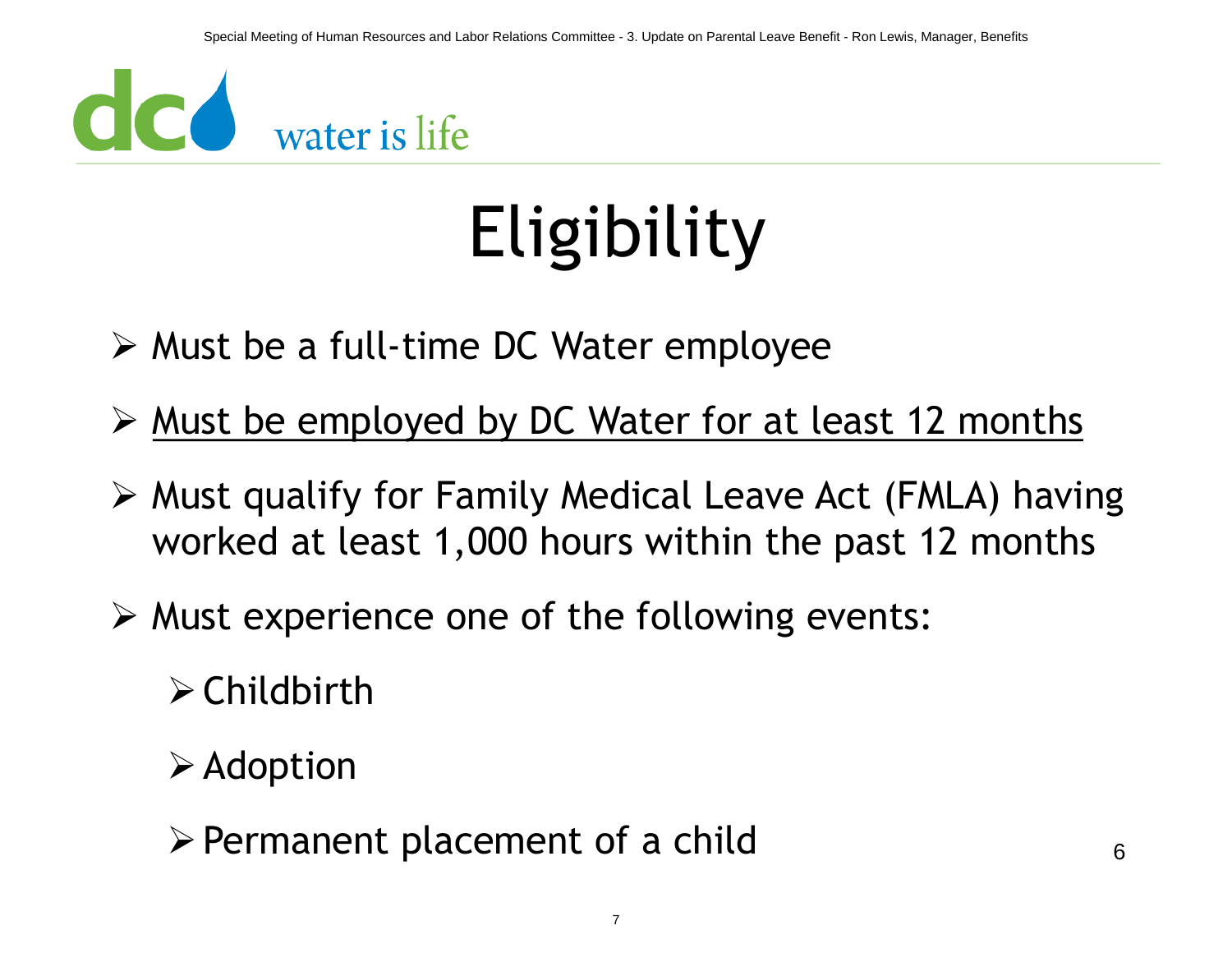

### **Implementation Schedule**

| <b>Date</b>            | <b>Action</b>                                                             | <b>Who's Involved</b>                  | <b>Where</b>                                          |
|------------------------|---------------------------------------------------------------------------|----------------------------------------|-------------------------------------------------------|
| <b>January 8, 2020</b> | <b>Present Paid Parental Leave</b><br><b>Benefit</b>                      | <b>Benefits/Finance</b>                | <b>HR/Labor Relations</b><br><b>Committee Meeting</b> |
| February 6,<br>2020    | <b>Obtain Board Approval to</b><br><b>Publish NOPR for Leave Regs</b>     | <b>DC Water Board</b>                  | <b>Board Meeting</b>                                  |
| February 21,<br>2020   | <b>CLO Publishes NOPR to</b><br><b>Amend Leave Regs</b>                   | Government and<br><b>Legal Affairs</b> | <b>District of Columbia</b><br><b>Register</b>        |
| March 23, 2020         | <b>30 Day Public Comments</b><br><b>Period Expired</b>                    | <b>Board Secretary</b>                 |                                                       |
| June 14, 2022          | <b>Present Final Amendments for</b><br><b>Paid Parental Leave Benefit</b> | <b>Benefits</b>                        | <b>HR/Labor Relations</b><br><b>Committee Meeting</b> |
| <b>July 7, 2022</b>    | <b>Board Votes to Approve Paid</b><br><b>Parental Leave Benefit</b>       | <b>Board</b>                           | <b>Board Meeting</b>                                  |
| July 21, 2022          | <b>CLO Publishes NOFR to</b><br><b>Amend Leave Regs</b>                   | Government and<br><b>Legal Affairs</b> | <b>District of Columbia</b><br><b>Register</b>        |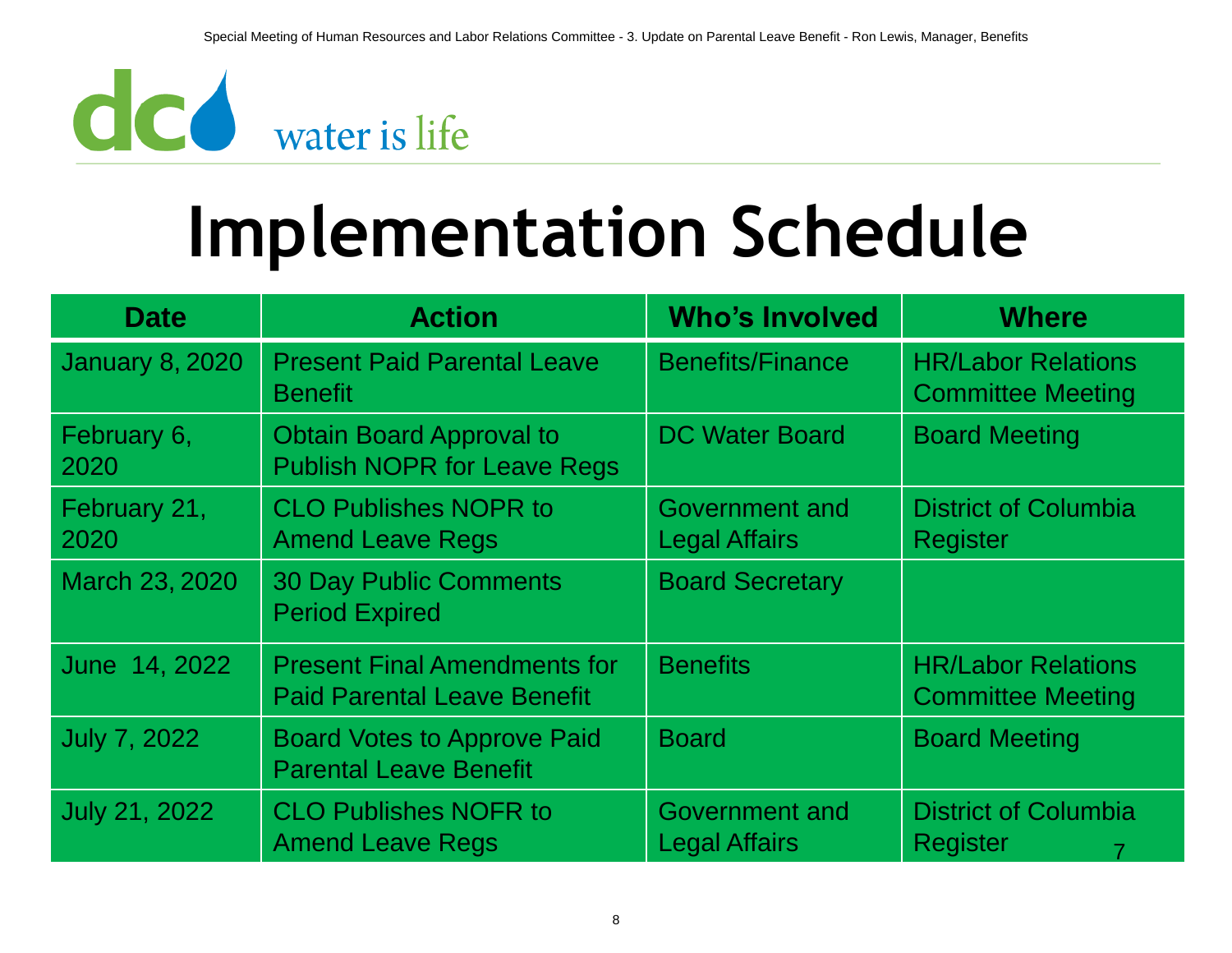### CO water is life Action: HR/Labor Relations Committee

➢ Seeking Recommendation to the Board for approval to amend Personnel regulations to add Paid Parental Leave benefit to list of the un-accrued leave that may be granted to eligible employees.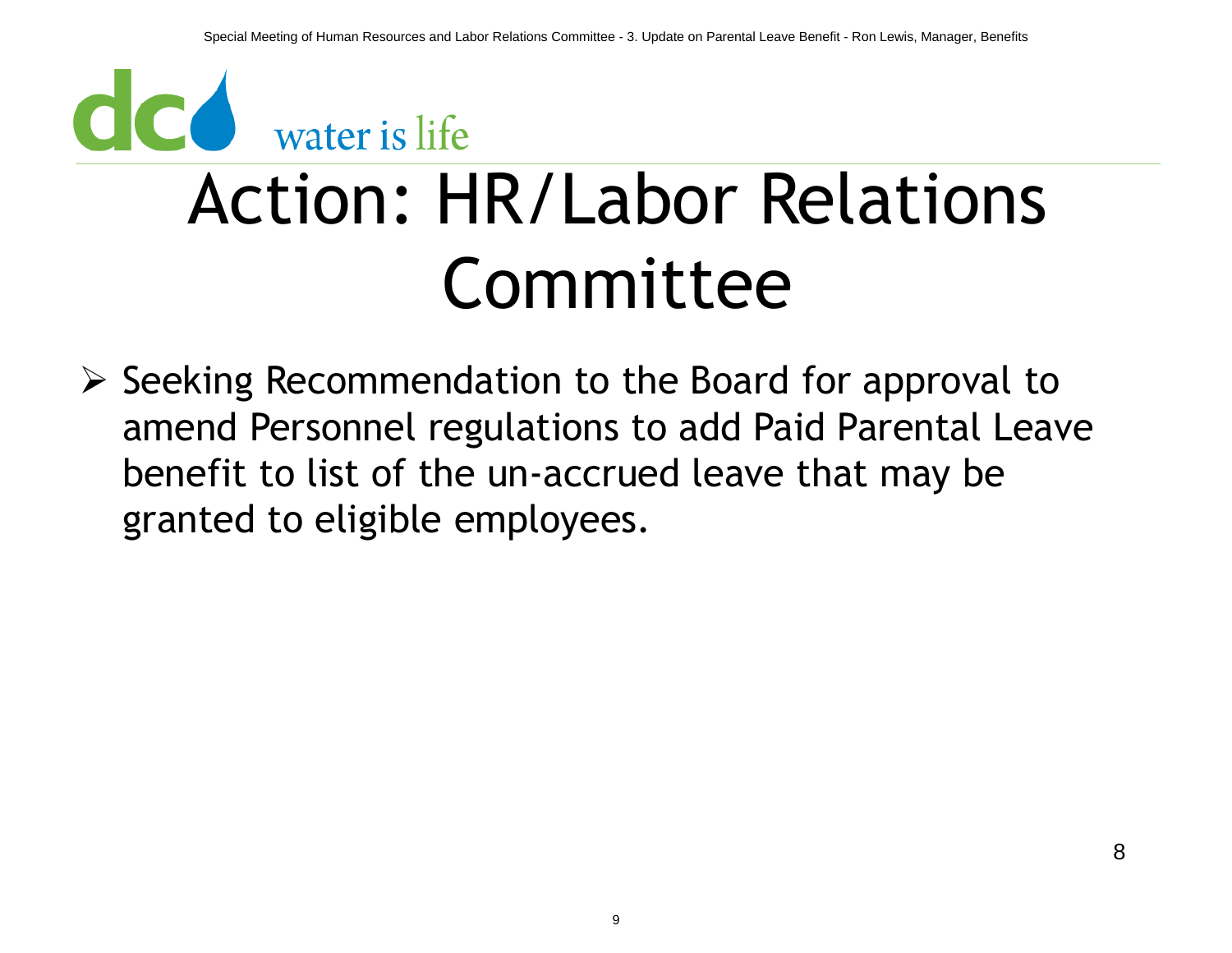

#### **Questions**



9